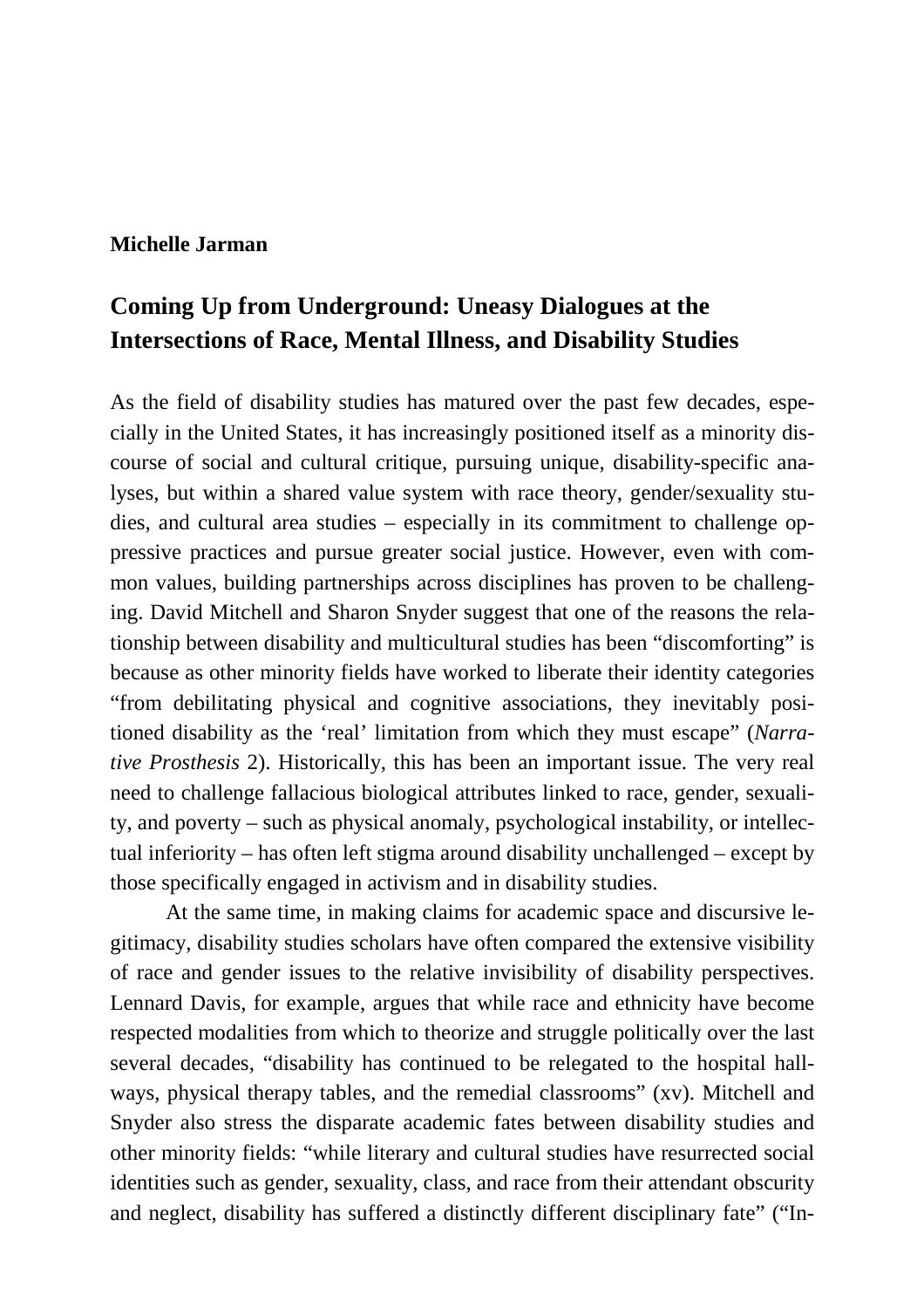troduction" 1-2). While these arguments are valid and important, such comparisons have an unintended effect of putting these fields in unnecessary competition, as well as downplaying real differences and complicated intersections between gender, race, and disability. As Anna Mollow cogently points out, "if race and disability are conceived of as discrete categories to be compared, contrasted, or arranged in order of priority, it becomes impossible to think through complex intersections of racism and ableism in the lives of disabled people of color" (69). Following Mollow, I am distinctly interested in these connections, but at the same time, in looking beyond (multiple) identity categories, to the intricate ways discourses of race and disability have been linked historically, and continue to interweave.

This essay intends to consider some of the complex (dis)junctures between disability and race, specifically in relation to mental illness. My discussion is framed around Bebe Moore Campbell's final novel, *72-Hour Hold* (2005), a provocative narrative of an African American mother who struggles tenaciously to help her 18-year-old daughter, Trina, survive and manage the tumultuous, violent onset of bipolar disorder. Campbell's fictional yet realistic account highlights some of the ways mental distress – through social shame and stigma as well as medical ineffectiveness – is forced underground. The novel provides an interesting backdrop to discuss intersections and some of the difficult barriers between racial critiques and disability studies, but also invites an intersectional analysis and helps to point toward greater collaboration between them.

Bebe Moore Campbell, a best-selling African American author of numerous novels dealing with racial and social inequities, died unexpectedly in 2006, just a year after the publication of *72-Hour Hold.* Like much of her writing on divorce, childhood, racism, and interracial relationships, her portrayal of mental illness is rooted in personal experience. Campbell drew upon the experiences of a close family member who struggled with mental illness as a teenager and an adult to develop her representation of Trina (Fox, pars. 2-4). This novel is of particular interest because her portrayal of mental illness suggests many ruptures, gaps, and potential areas of discussion around historical and contemporary intersections of psychiatric treatment, disability, and race. While the novel actively exposes many failings of the psychiatric system, ultimately Campbell endorses medical understandings and treatments of mental illness. This stands in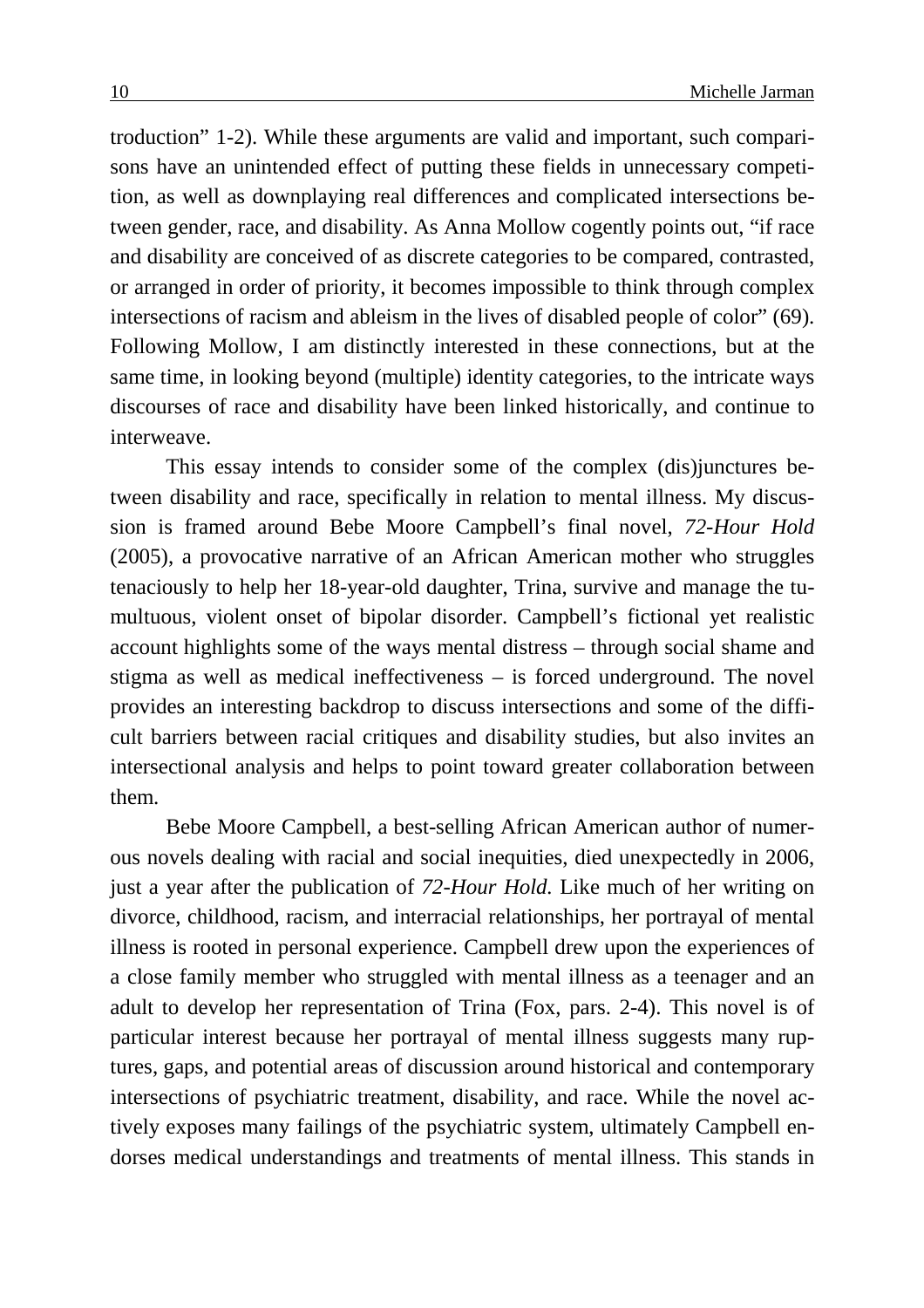opposition to many psychiatric survivor approaches which largely reject "mental illness" as a coherent diagnostic category.

Also in potential conflict with disability studies scholarship, which has critiqued widespread and facile analogies between disability and disaster, tragedy, and hopelessness, stands Campbell's extended metaphorical construct of mental illness as a form of slavery, and the positioning of her protagonist's quest to "liberate" her daughter from this psychiatric condition as a radical journey on a contemporary Underground Railroad. I contend that while this metaphor deserves some critique, the imagery of a mother losing a daughter to slavery (illness) also provides Campbell with a foundation to connect contemporary resistance and distrust of the dominant medical establishment to racialized histories of mental illness, and the very real dangers of being read as both "black" and "crazy" in the United States.

While *72-Hour Hold* provides a rich source of discussion, this essay also draws upon psychiatric survivor literature to push beyond the terrain of the novel. As many former psychiatric patients have detailed, the system itself is often far more abusive and violent than actual experiences of mental distress. Richard Ingram, for one, argues that in contrast to stereotyped notions of the "mad" as dangerous, those diagnosed with "mental illness" are, as he states, "less violent than the general population and positively docile in comparison with psychiatrists who practice 'involuntary commitment' and 'involuntary treatment' – also known as arbitrary incarceration, forced drugging, and electro-shock" (240).

Because there is much debate about the meaning and even existence of "mental illness," this essay makes a point of highlighting the contested nature of this term. In order to destabilize the dominant medical/psychiatric discourses around mental illness, which frame the experience in terms of "individual pathology" or "disorder," I often refer to mental distress, which attempts to challenge the static nature illness diagnoses tend to impose. In addition, I refer to members of this group with terms that have emerged out of this movement, such as mental health service users, psychiatric system survivors, ex-users, and people with psychiatric disabilities. Anne Wilson and Peter Beresford rightly suggest that such language recognizes the self-determination of individuals who use or have used mental health services, but even more importantly, "disrupt[s] the perceived permanency of [diagnostic] labels" ("Genes" 543). While allowing that mental health services and traditional psychiatric diagnostic categories do fit the experiences of some people dealing with mental distress, these categories are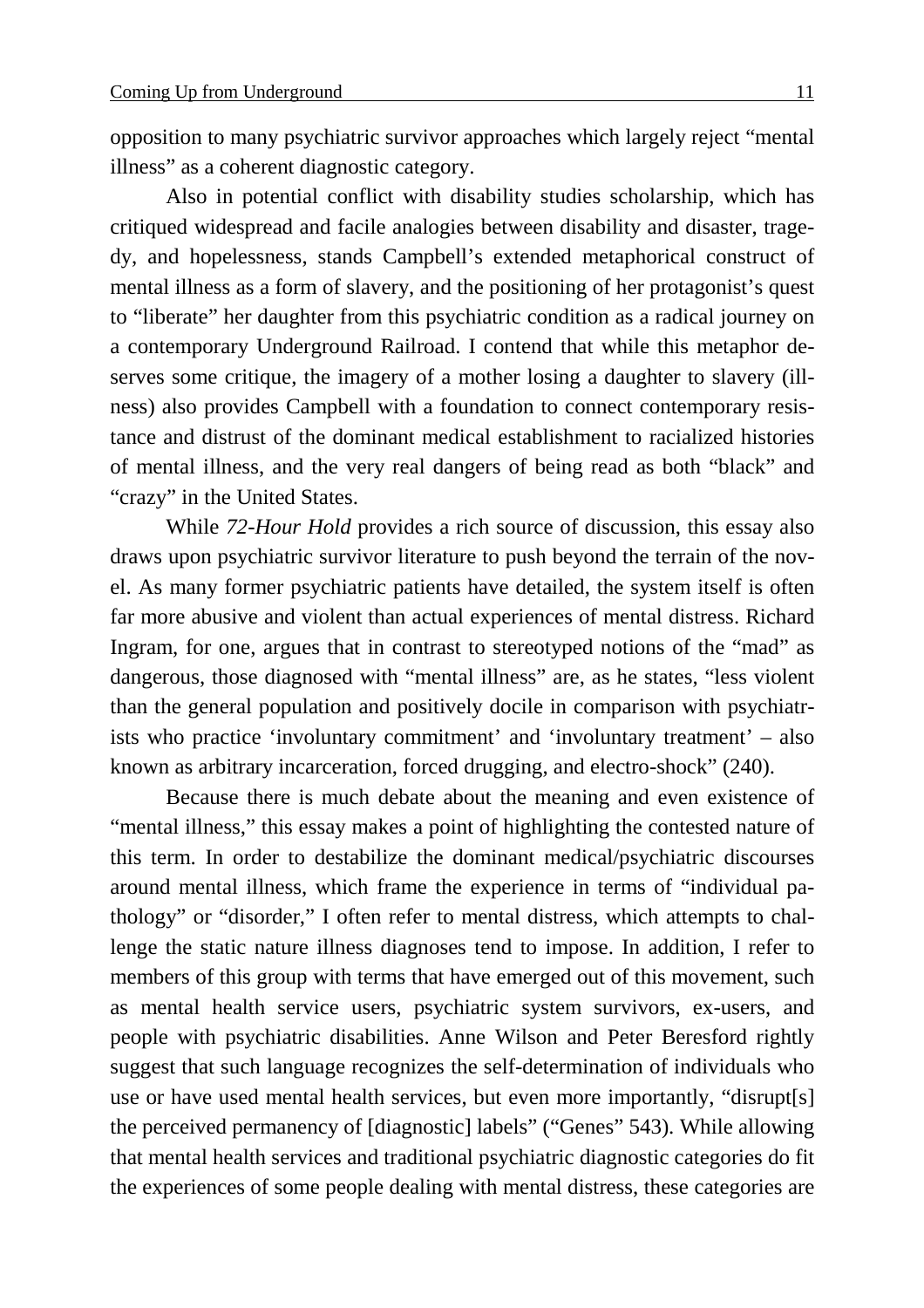often highly reductive, and imply a biological determinism that many survivors and ex-users resist.

Even as this essay challenges and expands upon some of the subject matter of the novel, I argue that Campbell's perspective and resolution, while pursuing an "overcoming" narrative that has been widely critiqued in disability studies, should be taken seriously. The author articulates an important critique of African American resistance to psychiatric diagnoses and mental health services. As well, her ultimate resolution of building support across broad identity lines and involving family (in its most complex, postmodern formation) to develop a powerful personal and political support system, is actually very much in line with African American and disability studies theoretical perspectives in their attempt to bridge material, discursive, and interpersonal divides.

### **The "Shackles" of Mental Illness?**

As the title indicates, *72-Hour Hold* develops a telling critique of the current commitment standards and treatment practices for mental illness and distress. Following the journey of Keri and her daughter Trina, who has recently been diagnosed with bipolar disorder, Campbell focuses on the profound difficulties parents face in helping their young adult children through the onset of psychiatric disabilities. The novel centers around a period shortly after Trina turns eighteen, and has stabilized on a medication regimen. Suddenly, however, Trina begins smoking marijuana, stops taking her meds, and begins a cycle of manic and depressive behaviors. As Campbell captures, rather than building greater awareness about and acceptance of psychiatric difference, the public venue for mental illness remains a theater for the spectacle of "madness" – and without psychiatric intervention, the risks (especially to a young African American woman) of being hurt, exploited, or going to jail, increase exponentially. Although forced hospitalization is a horrible "choice" for Keri, because there are so few options for better support for people in the midst of mental distress, this often becomes the only and best hope for intervening in her daughter's self-destructive cycles.

By positioning Keri as the narrative voice of the novel, readers discover and interpret Trina's experience of bipolar disorder through her mother. In fact, the novel is more about Keri coming to terms with the diagnosis than it is about Trina's experience, which will be discussed at more length. In order to convey the intensity of Keri's shock and pain, Campbell develops an extended metaphor of mental illness as slavery; Keri's experience of "losing" Trina to her illness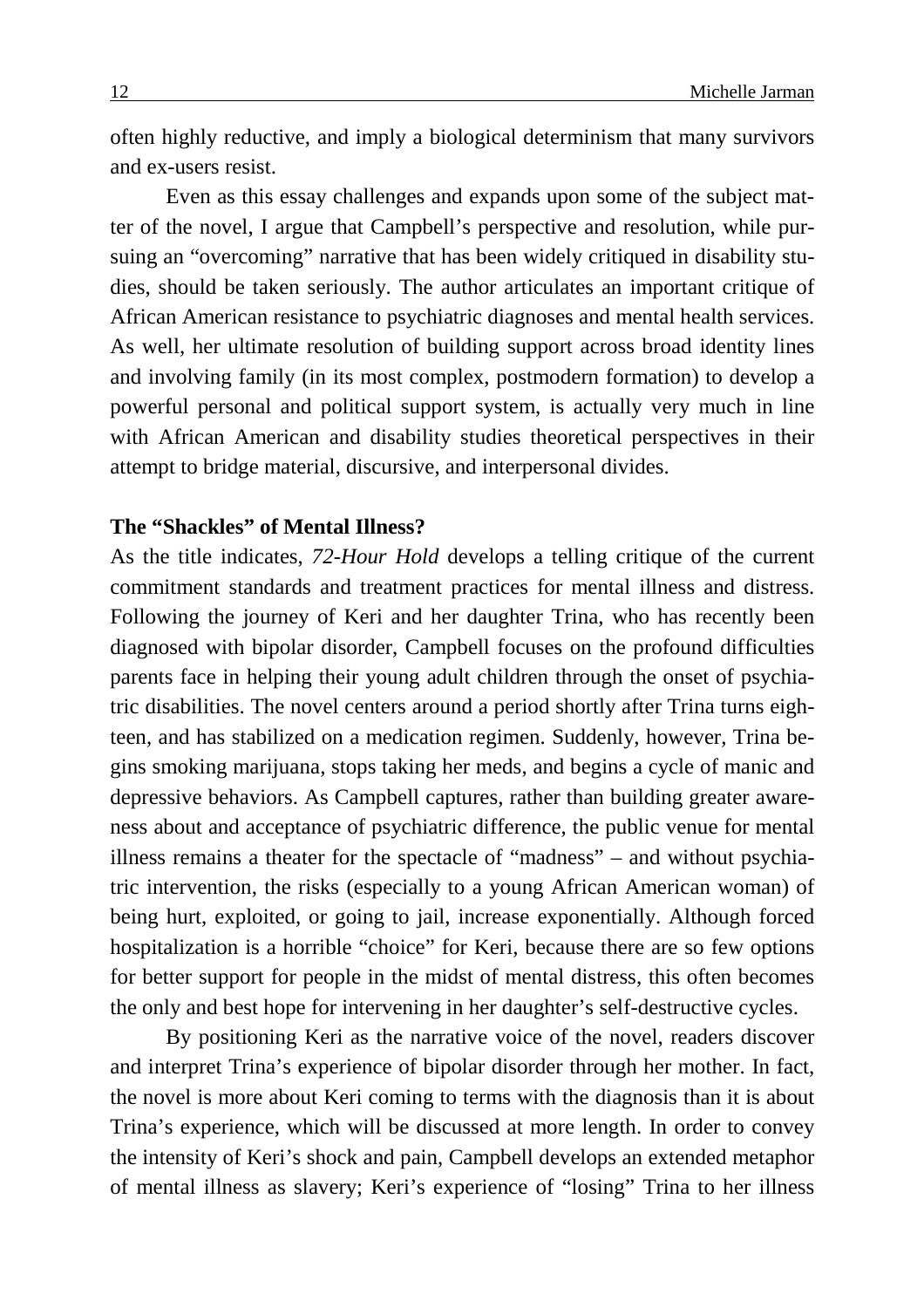becomes a vivid and horrific reenactment of ancestral black mothers losing their children on auction blocks. Within this imagery, Keri is positioned as a figure reminiscent of Harriet Tubman in her determined quest to liberate her daughter from the "shackles" of her illness.

Early in the novel, Keri describes her reaction to Trina's illness in terms of chattel slavery:

I could feel her breath on my face, see the flames rioting in her eyes. That's when I knew she wanted to hurt me. I knew that what was wrong was soul deep and strong as chains. […] *My baby is sick*. […] I embarked on the Middle Passage that night, marching backward, ankles shackled. I journeyed to a Charleston auction block, screaming as my child was torn from my arms, as I watched her being driven away. Trina didn't belong to me anymore. Something more powerful possessed her. (29)

On the surface, the conflation of Trina's manic behavior with enslavement suggests a blanket rejection of disability and illness in troubling and all too familiar terms – as a hostile invasion, a sudden threat to autonomy, independence, and future dreams. This metaphor is highly problematic as a representation of Trina's experience because it ties everything about Trina to her diagnosis – to a static idea of (people with) mental illness as dangerous, unpredictable, irrational, and wholly without insight. Slavery, which derives its very power from a cruel history of oppression and brutality, connects only extremely negative connotations to the experience of mental illness. In effect, the metaphor reduces mental illness to a dehumanized life. In many ways, the imagery of the auction block forecloses more generative ideas around psychiatric disabilities and accepts limited, socially imposed regulations about appropriate cognitive processes. Andrea Nicki, whose work focuses on feminist theory and psychiatric disability, points out that we are culturally trained to see specific kinds of behaviors as non-normative, even when they could be advantageous. She talks about mania in particular, as a form of thought that is not appreciated: "It is a world where abilities heightened in mania – fluency of thought, verbal fluency, or the ability to rapidly produce relevant, original, or innovative ideas – do not cause appreciation or admiration in others but, rather, distress, fear, or anger" (90). This belief system is imbedded within Campbell's imagery, where Trina's illness seems to be pulling her irretrievably into an abyss.

However, while the conflation of mental illness and slavery is deeply problematic, the imagery does provide an evocative narrative structure for Ke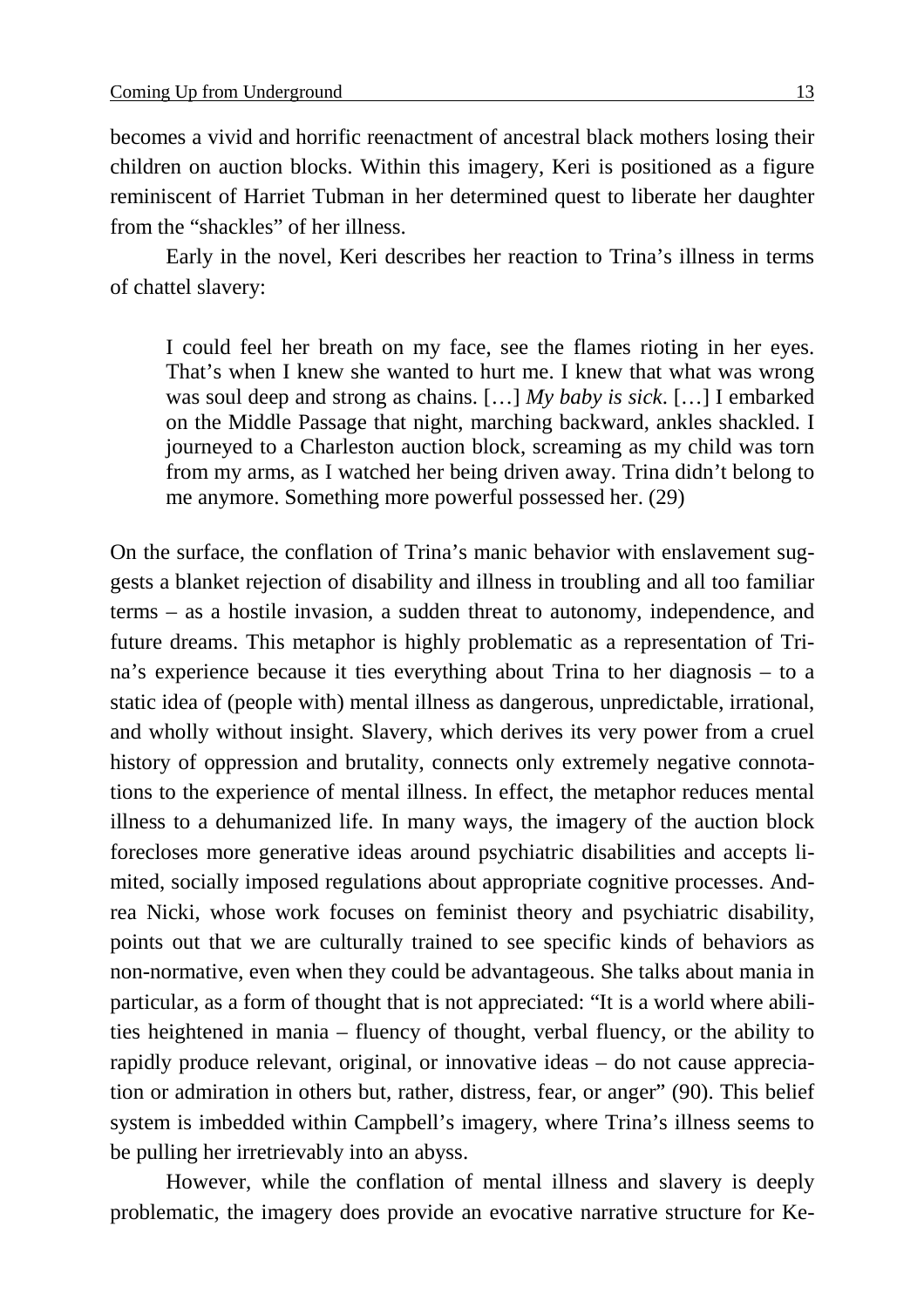ri's struggle with her daughter's radically unpredictable behavior. Importantly, on a historical level, Campbell's evocation of slavery calls forth the particular legacies of white on black racism in the U.S. as constitutive of understanding the social and cultural constructions of mental illness. From a contemporary perspective, this reference mirrors the blatant failures of the medical and psychological establishments in serving people with psychiatric diagnoses. In addition, by haunting a twenty-first century, ostensibly realistic account of mental illness with slavery and the quest for liberation, readers are pushed to consider how forms of oppression, be they social, racial, medical, or physical, continually collide – often with rather messy results.

As the quote above demonstrates, Campbell's decision to narrate the novel from the mother's perspective provides an externalized perspective of disability, but offers a lens into Keri's parental (and political) choice to fight for (and sometimes against) Trina in order to protect her from the dangers of her own behavior as well as from the psychiatric system set up to treat her. In that moment of recognizing that Trina is *really* mentally ill – not on drugs, stressed out, or rebelling – she realizes she can't control or predict what will happen to her daughter. When Trina walks out into the night, her mind racing in her private mania, communicated in part by her provocative attire – a "micromini red leather skirt," her mouth "a slash of iridescent white" (24) – and by her determination to fight her way out the door, she is "*gonegonegonegonegone…*" to her mother in a way that transcends ordinary teenage rebellion. The mantra ringing in Keri's mind "*gonegonegone…*" evokes the auction block, and places her fight for Trina's mental balance into a historical struggle to protect the coherence of the African American family against external and internal threats.

In his classic study, *Slavery and Social Death*, Orlando Patterson terms this process of familial destruction "natal alienation" (7), stressing that it was a crucial element of slavery. In order for slave owners to transform free human beings into enslaved captives, all ties to family and heritage had to be excised:

Not only was the slave denied all claims on, and obligations to, his parents and living blood relations but, by extension, all such claims and obligations on his more remote ancestors and on his descendants. He was truly a genealogical isolate. […] Slaves differed from other human beings in that they were not allowed freely to integrate the experience of their ancestors into their lives […] or to anchor the living present in any conscious community of memory. (5)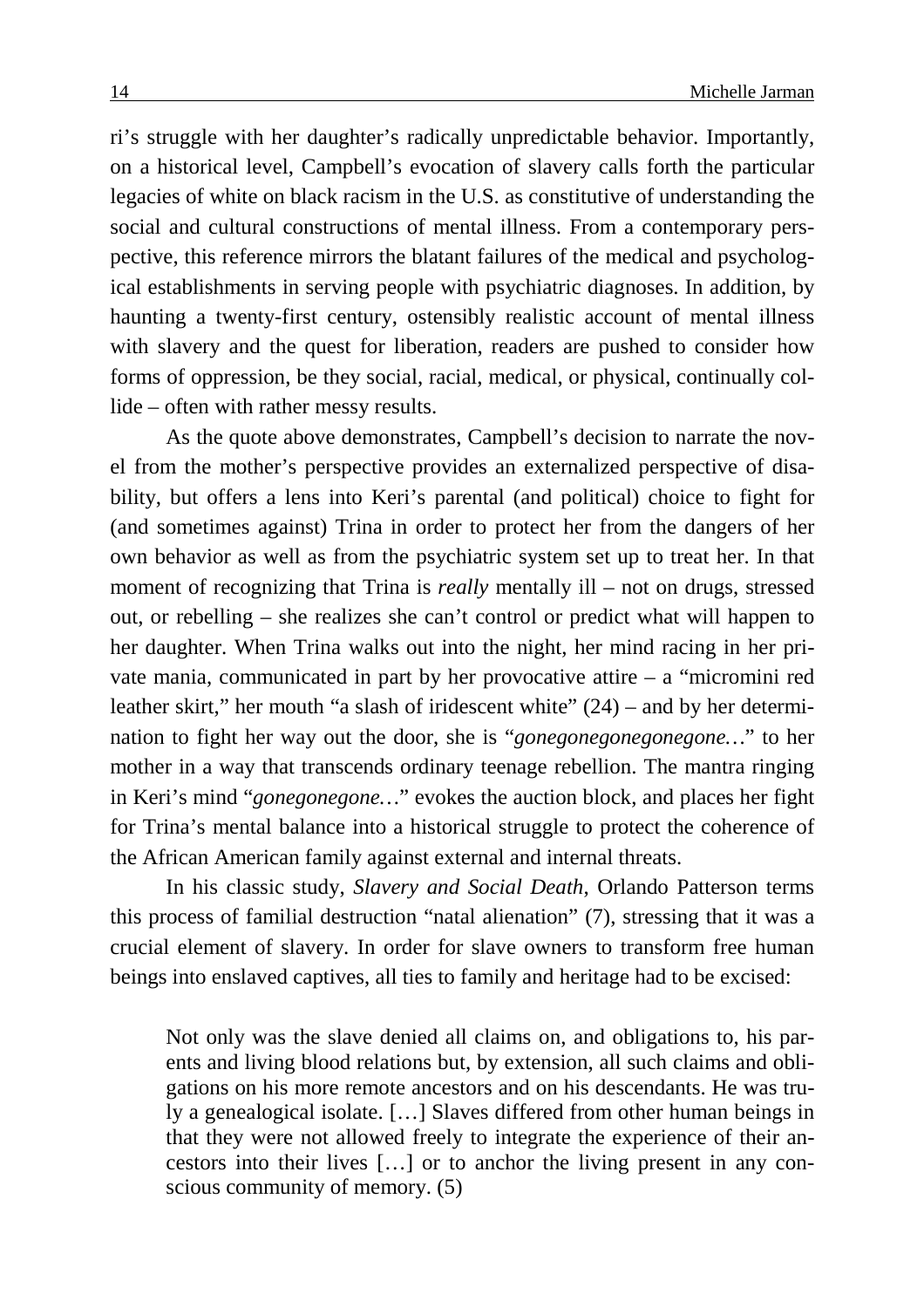Within the novel, not only does Keri respond to the all too real history of African American mothers having their children stolen through institutionalized slavery, but she also confronts the potential loss of familial and ancestral memory that Trina's illness seems to threaten.

Prior to the onset of bipolar disorder, Trina had been an exceptional, devoted student who earned early acceptance to Brown University. Since Keri's divorce from Trina's father, Clyde, when Trina was very young, mother and daughter have lived together and forged a formidable, intimate bond with one another, the memory of which seems to fade for Trina when in the midst of a manic or depressive cycle. It is this loss of connection – of family cohesion – that most disturbs Keri. In the most extreme moments, Trina becomes violent and aggressive, at one point breaking every window in the house before leaving in a fury. Further severing their familial bond, the most common "delusional" accusation Trina makes is that Keri is not her real mother – that she is a demon trying to kill her. On one level, Trina knows this is the most cruel thing she can say to her mother, and it certainly elicits the most pervasive fear in Keri – that indeed her daughter (and perhaps Keri herself) might become a "genealogical isolate," an individual whose most important familial bonds will be irretrievably lost.

While Trina ultimately is well served by psychiatric treatment, Keri's feelings of powerlessness and despair notably grow out of her intense desire to restore Trina to her pre-diagnostic state. The "shackles" Campbell depicts are fastened to Keri's ankles, not Trina's, and Keri's attachment to what she had imagined as her daughter's perfect future causes her most intense feelings of loss. Although Keri accepts Trina's diagnosis, she remains unwilling to envision a different future for Trina than the one her beautiful, smart daughter had been carving out before the onset of mental distress. Throughout much of the novel, Keri resists any suggestion that Trina will not make what she considers a full recovery – in other words, that she will return to Brown University, and continue to excel academically, open new doors of opportunity, and flourish socially.

As the novel progresses, however, Campbell makes clear that Keri's attachment to this particular future functions as a perceptual bind that must be released. This is not to say that Keri shouldn't continue to hope for and believe in a wonderful future for her daughter, but to stress that the only way she seems to be able to imagine a positive future is through removing Trina's mania and depression. Memory, in this sense, functions both to strengthen Keri's resolve to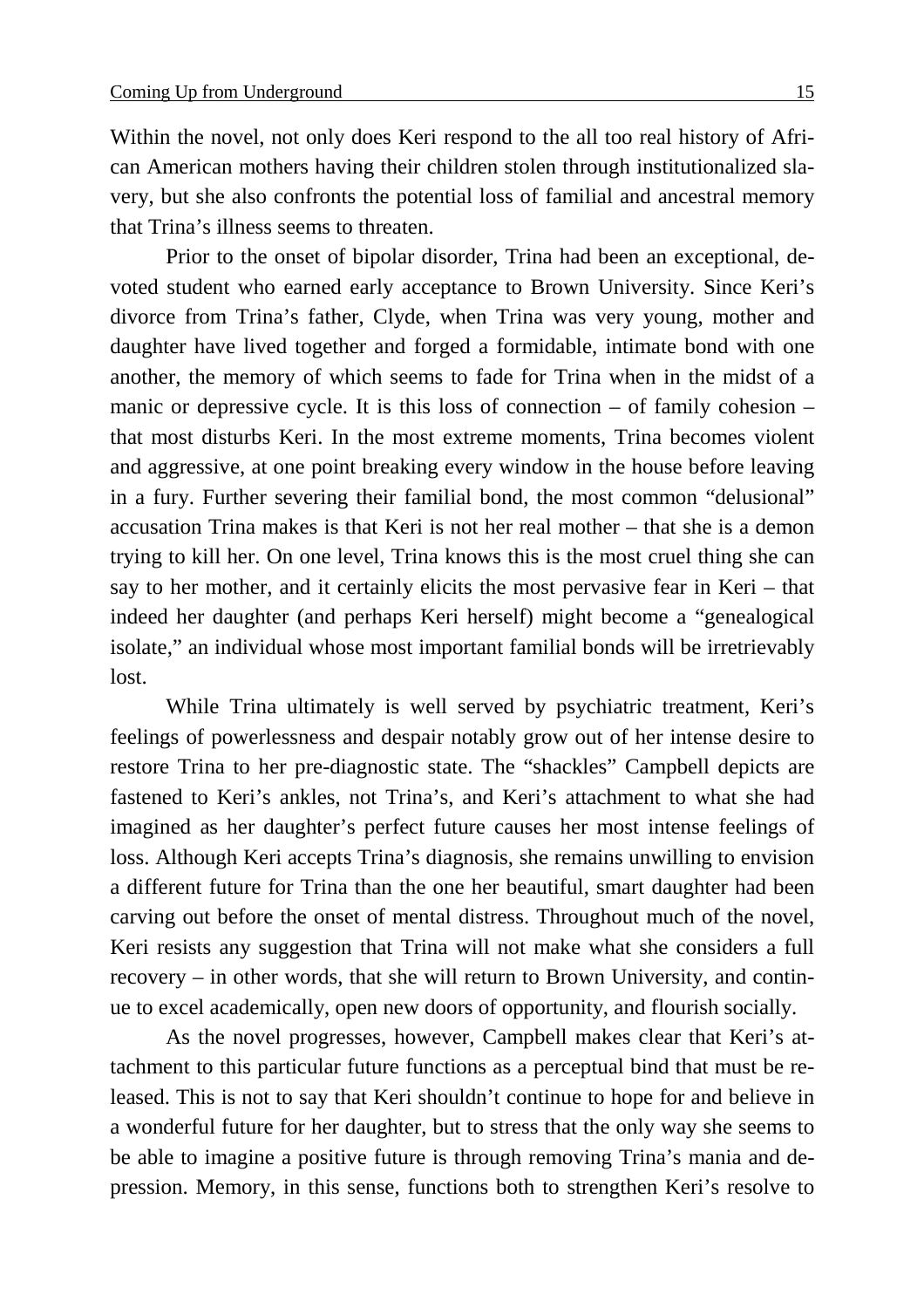help her daughter, and to limit her ability to imagine the multiple potentialities of Trina's future *with* a psychiatric diagnosis. Keri's struggle, however, reflects a problematic binary set up by psychiatric discourse itself, which pushes patients to come to terms with their diagnoses, and accept prognoses of greatly limited futures. In their experiences with psychiatric professionals, both Anne Wilson and Peter Beresford stress that they were encouraged to acknowledge the truth of their "illness" diagnoses, and an essential part of that process was to accept diminished (not just different) dreams for their futures. They were told they might be able to work at low levels, but not to expect too much: "With the benefit of hindsight, it seems to us now that the psychiatrists' 'prognoses' were concerned with devaluing and subverting our understanding of ourselves" ("Madness" 153).

Traditional psychiatric models classify people as either ill or not ill, and accepting illness diagnoses demands that compliant patients accept new, limited, and diminished understandings of themselves. From this perspective, Keri's refusal to let go of her dreams for Trina is partly an act of resistance, but the binary reflected in the contrast between Trina as ill/doomed to failure versus Trina as well/destined for success, is very much constructed by the medical model of mental illness as a static, lifelong condition that will greatly limit one's ability to achieve. In order to expand her ideas about Trina's potential futures, Keri has to deconstruct this binary that boxes her daughter into a predetermined future, and hinders her from believing in Trina's potentially exciting, unknown future. As Keri's journey reflects, limiting people's futures can be far more oppressive than the illness itself.

Campbell positions her critique of the psychiatric system within a historical structure in which cultural meanings of race and madness have been intricately entwined. By framing her narrative of modern mental illness within the memory of slavery and the arduous drive for liberation represented by the Underground Railroad, Campbell reminds readers of the long history of racist misappropriations of "madness," not only to justify social oppression, but to perpetuate the so-called rationality of slavery itself. For example, so convinced were many slave owners of the "natural hierarchies" of the races, they believed anyone attempting to escape bondage was exhibiting tell-tale signs of "mental illness." Medical doctors agreed, and offered up detailed sketches of such disorders in complicated language in order to solidify the medical "truth" of racially specific aberrations of the mind. In 1851, Dr. Samuel Cartwright provided the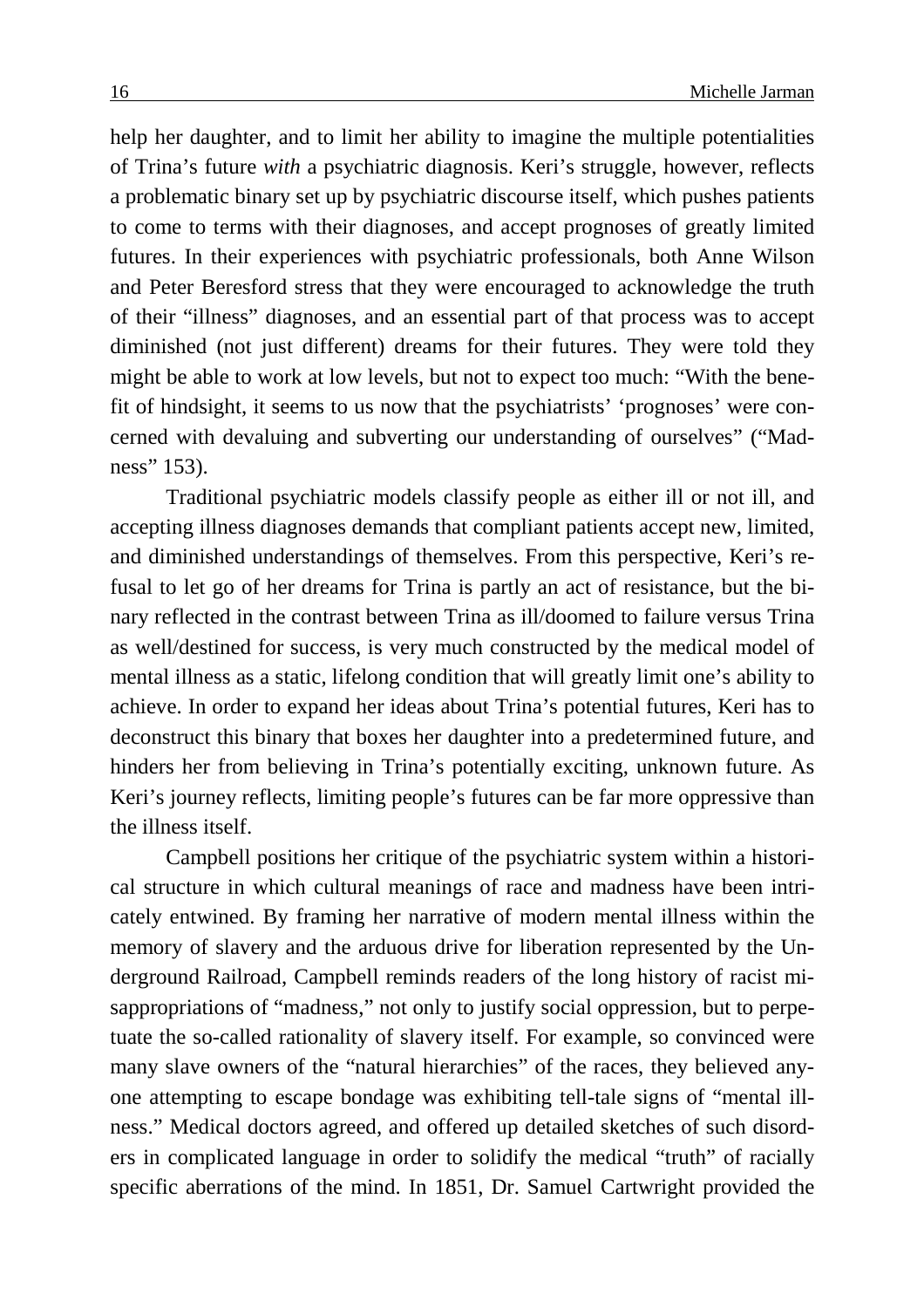following descriptions of psychopathologies to which African Americans alone were prey in the *New Orleans Medical and Surgical Journal*: "drapetomania" referred to "the diseases causing slaves to run away," but an even more common diagnosis, one running rampant among plantation slaves was "dysaesthesia aethiopis or hebetude of mind" – the scientific and formal medical term for what overseers more casually called "rascality." Clarifying this medical diagnosis (in political terms), Cartwright detailed the meaning of this mental condition: "According to unalterable physiological laws, negroes, as a general rule […] can only have their intellectual faculties in a sufficient degree to receive moral culture, and to profit by religious or other instruction, when under the compulsory authority of the white man" (698). Racial, biological, and political authority were united under this theory to naturalize the continued oppression of African Americans, an oppression deeply tied to deterministic medical constructions of moral and mental (in)capacities.

Even more egregious was the idea that freedom from slavery actually caused mental illness. Sander Gilman traces how this argument was put forth in the U.S. in 1840 using the newly (and shockingly inaccurate) census data. According to their results, of the 17,000 cognitively impaired people across the nation, 3,000 of them were African American. As Gilman states, "If these staggering census statistics were to be believed, free blacks had an incidence of mental illness eleven times higher than slaves and six times higher than the white population" (137). Although the census turned out to be based upon flagrantly false data (such as a listing of 133 black insane paupers in Worcester, MA – a town with a total population of 151), this didn't hinder anti-abolitionists from using census numbers to argue that slavery actually kept African Americans sane.

Such spurious arguments, of course, continued well after emancipation. In the International Medical Congress of 1887, J. B. Andrews claimed shocking increases of insanity and mental illness among the black population between 1870 and 1880, which he attributed directly to liberation from slavery: "The causes are briefly told: enlarged freedom, too often ending in license; excessive use of stimulants; excitement of the emotions, already unduly developed; the unaccustomed strife for means of subsistence: educational strain and poverty" (qtd. in Rosen 190). By the early twentieth century, eugenics continued this partnership between medical and scientific discourse to promote baseless connections between blackness and cognitive inferiority. Although many leading eugenicists focused upon the improvement of the white race, they were eager to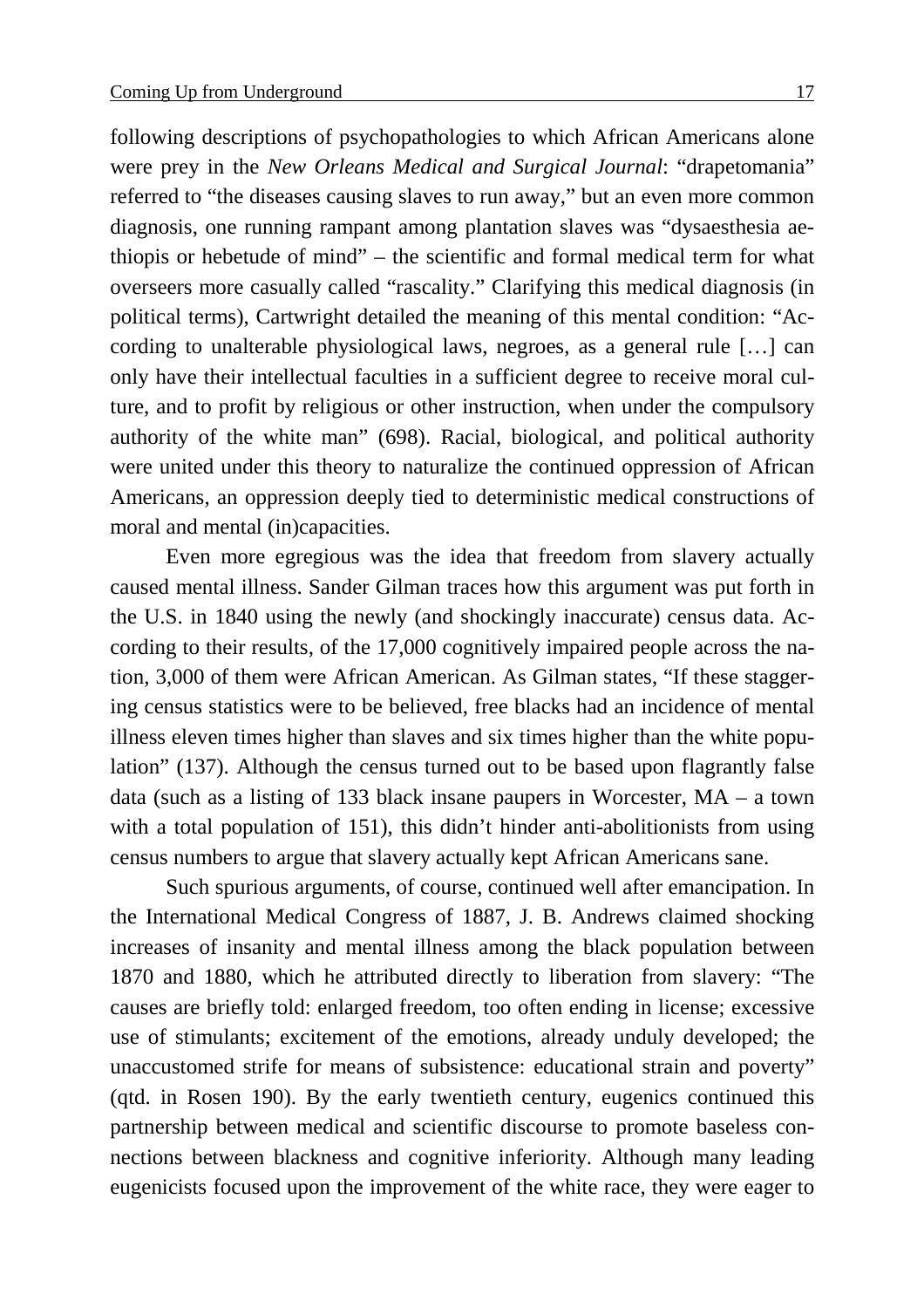use mental testing and family histories to "objectively" demonstrate the lower mental capacity of targeted groups, especially poor, uneducated whites, growing immigrant groups, and African Americans.

These diagnostic practices could be dismissed into historical obscurity if scientific racism didn't continue to target African Americans, and attempt to reduce social and economic issues to biomedical "pathologies." Vanessa Jackson, who has attempted to reconstruct some of the lost histories of African Americans with psychiatric diagnoses, points out that in the late 1960s, a prominent study suggested that "urban violence, which most African Americans perceived as a reaction to oppression, poverty, and state-sponsored economic and physical violence against us, was actually due to 'brain dysfunction,' and recommended psychosurgery to prevent outbreaks of violence" (5). Not only were these studies taken seriously, but references to "brain dysfunction" in federally funded initiatives against violence continued to surface well into the 1990s.

### **Bridging Race and Disability Critiques**

These examples, while only touching the surface of the various ways scientific and medical research have participated in racialized, oppressive practices, gesture toward the power of disability designations – especially psychiatric diagnoses – to discredit individuals and groups. Historian Douglas Baynton has documented how attributes of physical and mental disability were used against immigrants, African Americans, and women in early twentieth-century citizenship debates. As he explains, "not only has it been considered justifiable to treat disabled people unequally, but the concept of disability has been used to justify discrimination against other groups by attributing disability to them" (33). The most common methods of resisting such strategies of social disqualification, Baynton goes on to point out, has been to claim soundness of mind and physical competence – rather than to disavow prejudice based upon medicalized designations. In other words, while racialized biomedical or psychiatric diagnoses are rightly rejected and exposed, arguments resisting misapplied diagnoses writ large – in this case those of "brain dysfunction" and "mental illness" – often have the effect of solidifying the stigma already attached to disability. This passage from Baynton is useful in elucidating this dilemma:

This common strategy for attaining equal rights, which seeks to distance one's own group from imputations of disability and therefore tacitly accepts the idea that disability is a legitimate reason for inequality, is per-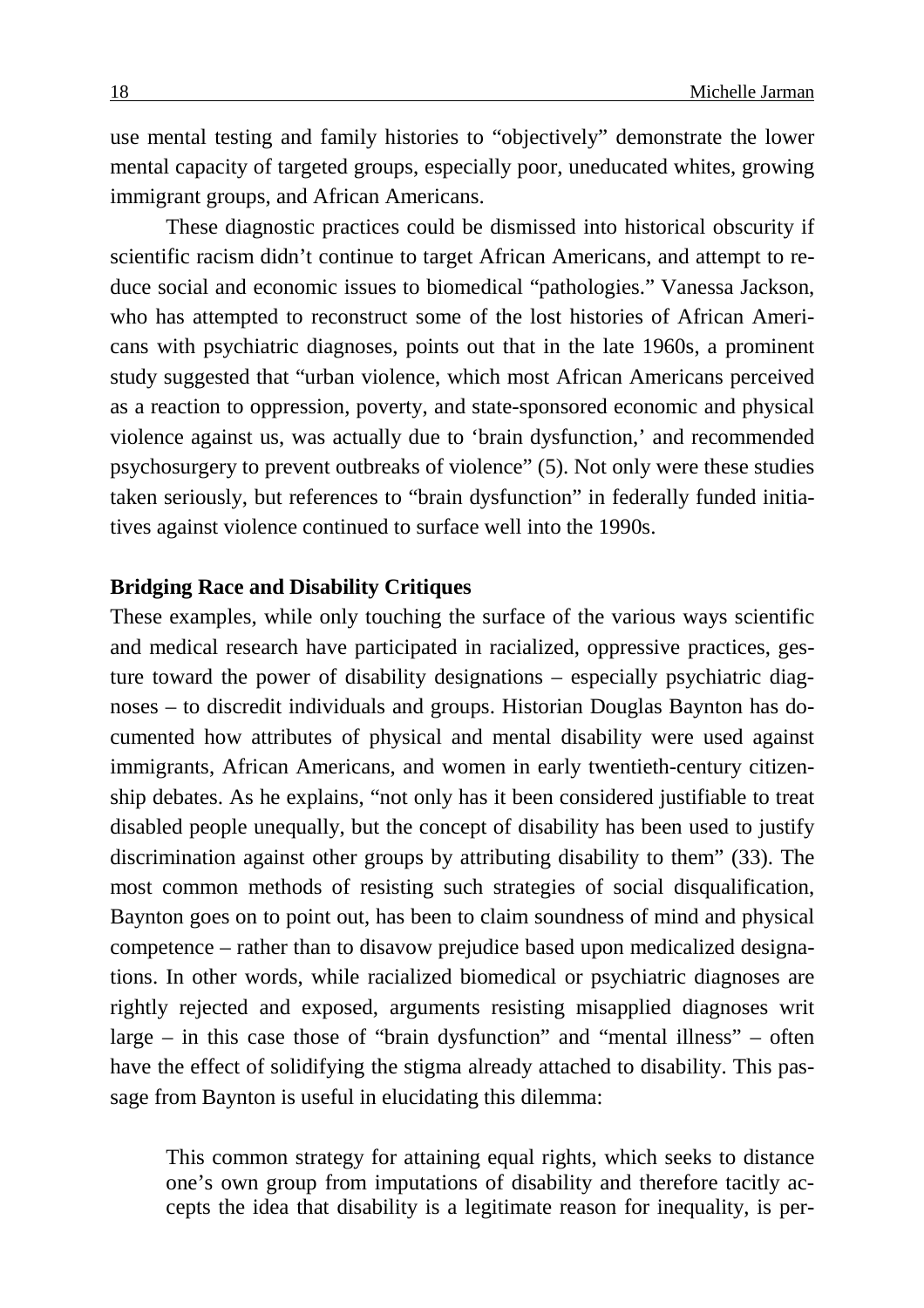With the long history of those benefiting by a power structure based upon white privilege using medical and psychiatric diagnoses to manufacture "truths" of racial inferiorities, vehement resistance to such reasoning has been essential. However, a longstanding disconnection between the critiques of racial and disability prejudice tends to reinforce the idea that medical designations, unless false, are individual "problems," not social or political issues in need of analysis. Deborah Marks suggests a useful way to consider the interaction of disability and race as processes of constructing otherness. Drawing from Stuart Hall, she argues that his most cited questions addressed to seeming outsiders – "Why are you here?" and "When are you going to go home?" – are analogous to questions constantly addressed to disabled people, which she frames as, "How did you get like that?" and "Can you be cured?" (47). While Hall frames these questions to migrants, they are worth considering as underlying mechanisms at work in perpetuating ideas of racial separateness and distance. Marks' related questions, in their insistence upon explaining and erasing difference, provide a productive way of thinking about racism and ableism as intersecting processes of exclusion. As Marks explains further, "Both [sets of] questions interpolate an 'outsider,' someone not like me, whose existence presents a problem to me" (47). This layered interplay of racial and disability stigma informs contemporary responses to mental distress, and, as Campbell represents in her novel, compounds and complicates the struggles experienced by African Americans with psychiatric diagnoses.

By gesturing toward slavery and the (mis)associations between mental illness and blackness, Campbell traces out the several important contemporary issues among African Americans connected to this history. First, while Campbell clearly critiques the legacies of specious racialized misappropriations of science, she also suggests that the resistance to this racist history within some African American communities has been an outright denial of psychiatric disability, which often poses serious problems to people who could benefit from mental health support services. Second, in tracing out a story of an underground network of alternative support, Campbell develops a sustained critique of the psychiatric system and the limited choices available to people in mental distress and their allies.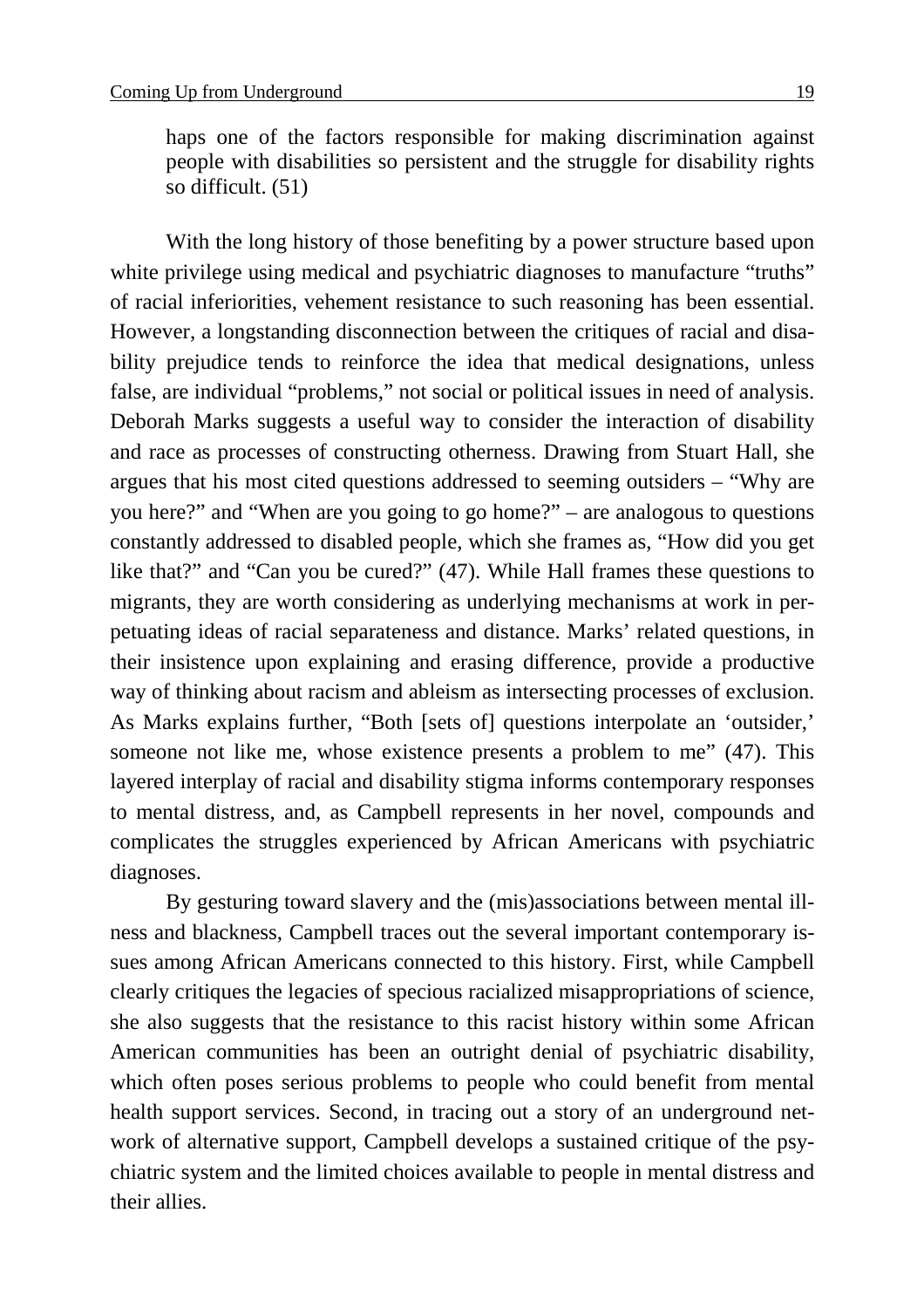Campbell portrays the common cultural resistance to mental illness and psychiatric intervention through Trina's parents' conflicting interpretations of her behavior and needs. Keri, who lives with Trina and bears witness to her daughter's extreme mental and emotional changes, comes to accept Trina's diagnosis of bipolar disorder, and seeks out medical and emotional support for both of them. Trina's father, Clyde, who sees his daughter only occasionally, insists that her erratic behavior stems from ordinary stresses. Further, Clyde implies that Keri is overreacting and only making Trina worse by forcing her into therapy. He insists that Trina would be "better off without some shrink putting ideas into her mind" (69). Even when Trina is put on a 72-hour hold for hitting someone in her therapy group, Clyde is incensed, and wants Trina released: "So what if she hit someone? Maybe the person deserved it. Maybe he did something to her. I'm getting her out of here" (92). Keri, who has been living with Trina and watching her slip into manic behaviors – smoking marijuana, refusing to take her medication, acting increasingly aggressive – agrees with the involuntary hold, and hopes it will get Trina back on her medication. Clyde's desire to protect Trina from being held against her will is understandable, but Campbell makes clear that his resistance to the hold comes from an ongoing denial of the seriousness of Trina's distress. His unwillingness to see all aspects of the situation makes him ill-equipped to help his daughter, and unable to consider Keri's viewpoint. Watching Clyde pace in the hospital halls, Keri realizes she has to rely on herself: "In theory, we should have gone to plan Trina's aftercare together, but it was clear we weren't playing on the same team" (93).

In her interviews with several African Americans diagnosed with mental illness, Vanessa Jackson describes such resistance as that depicted by Campbell as commonplace: "Even in extremely supportive families there was a willingness to talk about anything but the mental illness. Families were able to have weekly visits or phone calls to loved ones in the hospital yet still not acknowledge the mental illness" (17). Within the novel, Campbell suggests this denial extends beyond families to African American communities more broadly. This is portrayed in Keri's "trek" out of her neighborhood to seek support for Trina and for herself. As she describes, she travels a good distance from Crenshaw, a largely black community in South Central Los Angeles, to the west side, the "land of high real estate, fair-skinned people, and the coldest ice":

Part of me resented having to trek all the way from Crenshaw to get help for my child's issues. But the truth was, mental illness had a low priority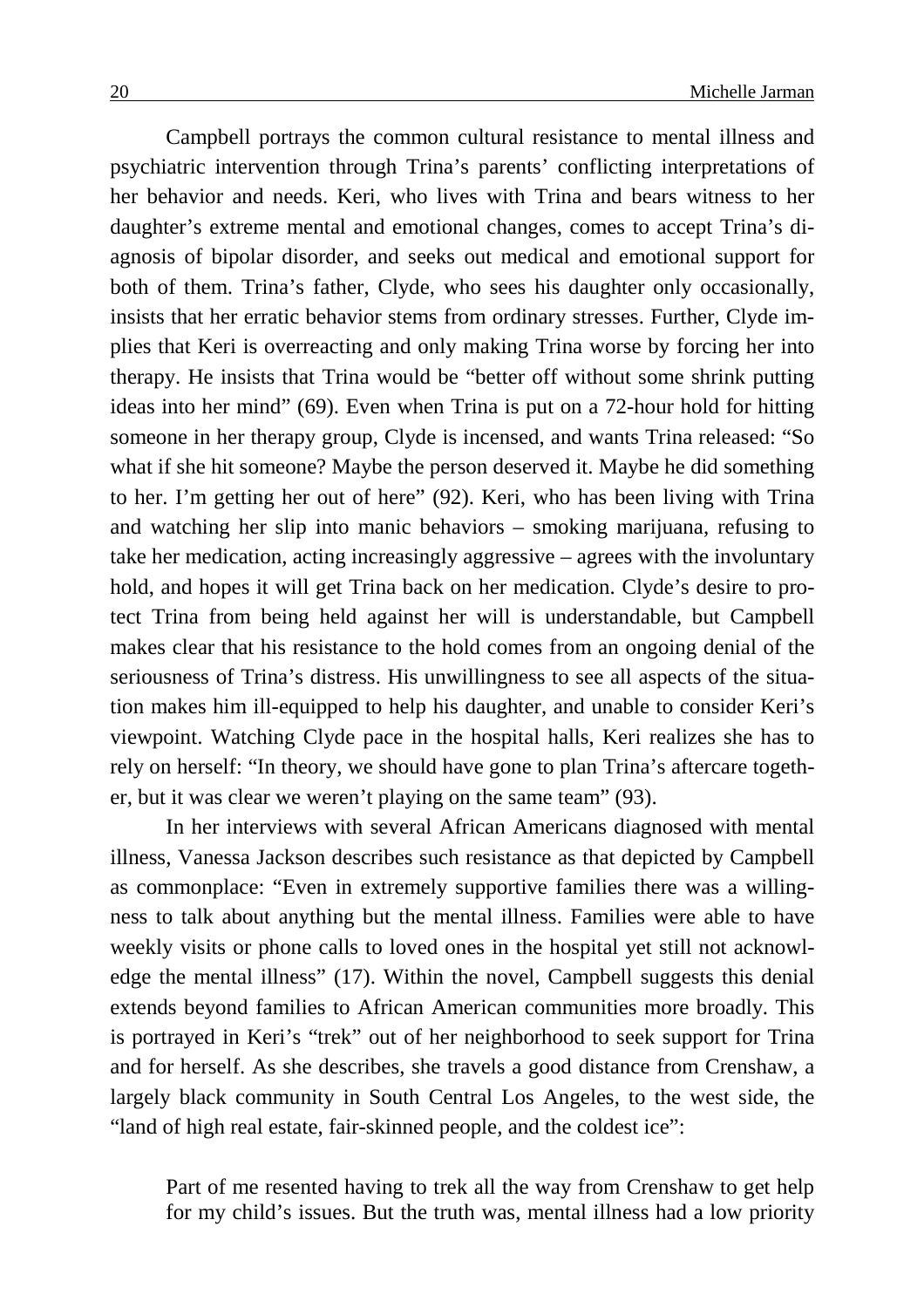on my side of the city, along with the color caste and the spread of HIV. Some things we just didn't talk about, even though they were killing us. So I had to come to the white people, who, although just as traumatized, were a lot less stigmatized by whatever went wrong in their communities. (49)

Within this group, Keri quickly bonds with three other African American parents who have children in mental distress. Milton and Gloria, who are married, and Mattie, all become her new support group. Upon meeting the first time, they joke about being "the only black people in America willing to admit having mental illness in our families." As Keri says, "[B]eing black is hard enough. Please don't add crazy" (50).

As Campbell goes public with the issue of mental illness within black communities, she firmly resists the legacy of white feminist representations of the "madwoman" as a figure of rebellion or empowerment. Campbell's depiction of Trina follows Shoshana Felman's assertion that "quite the opposite of rebellion, madness is the impasse confronting those whom cultural conditioning has deprived of the very means of protest or self-affirmation" (8). As Campbell argues, this is especially true for black people, who are also in particular danger of being arrested, treated violently, and even shot if they are seen in public acting "crazy." She weaves the story of "Crazy Man," a mentally distressed homeless man who has become a fixture in Crenshaw, as a way of illustrating the potentially fatal consequences of public displays of "madness." During the period when Trina stops taking her medication and becomes increasingly unpredictable, Keri hears that "Crazy Man" has been gunned down in the street by police. According to people Keri talks to in the neighborhood, he had been running down the street, screaming that the CIA was after him, and tearing his clothes off. As Keri's friend concludes from the incident, "When somebody black get to acting a fool out in these here streets, the cops gonna shoot'em and go on about they business" (137).

Naturally, Keri's immediate reaction is fear for Trina: "It could have been Trina. […] My child could have been the one being buried. She could have walked out of my house, bent on mayhem and destruction. There wasn't anything I could do to protect her" (137). The reality that public displays of mental illness can be dangerous, even fatal – especially to non-white people – drives Keri to participate in a radical underground psychiatric intervention for her daughter. Frustrated by the standards required to put Trina on a 72-hour hold,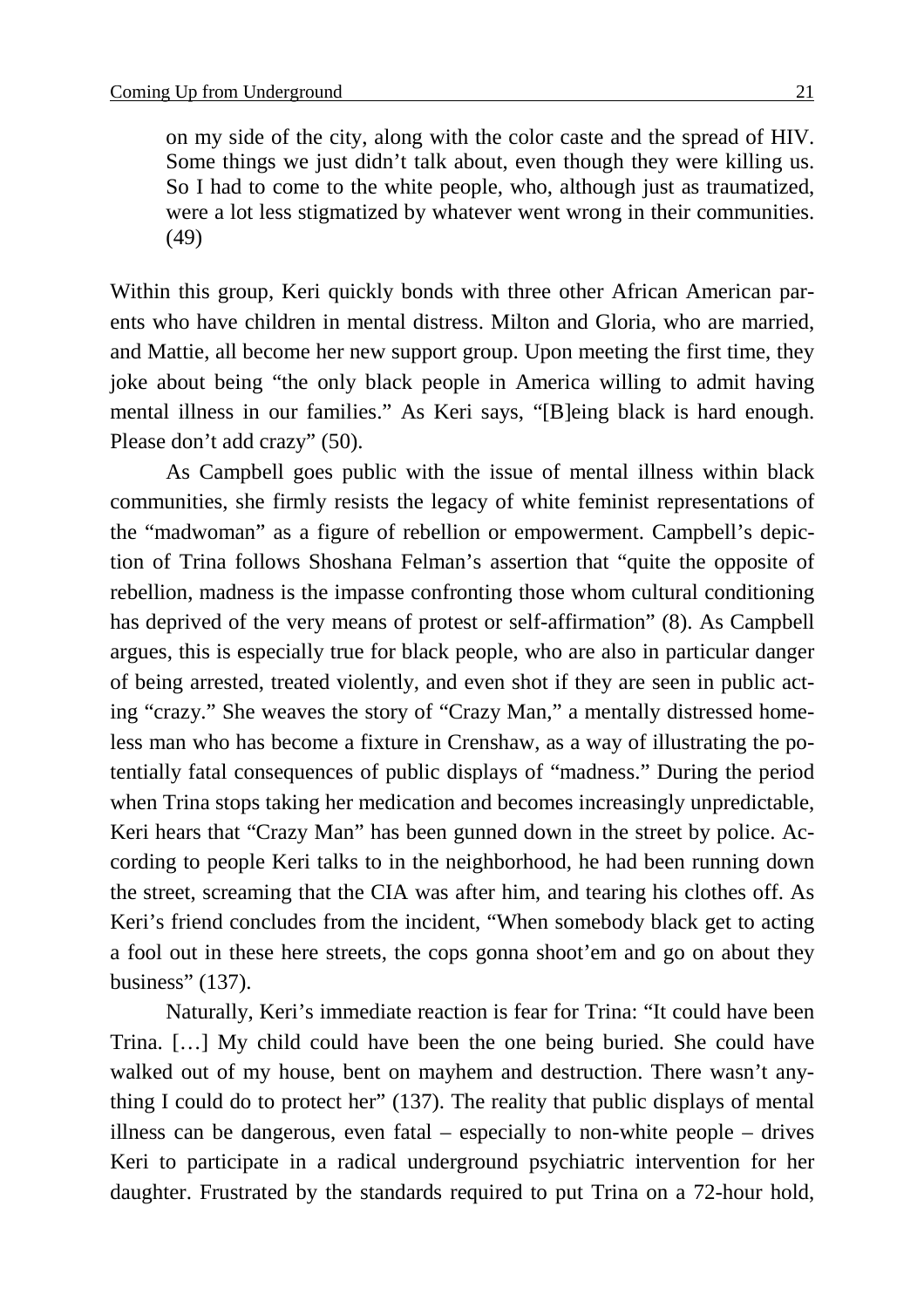especially now that she is over eighteen, and feeling increasingly isolated and desperate to effect some kind of stability, Keri joins a clandestine group of psychologists, parents, and other mental health providers who work outside the bounds of the law in order to provide what they consider to be better, more holistic treatment. The leader of the group, Brad, likens their work to the Underground Railroad: "Mental illness is a kind of slavery. Our movement is about freeing people too," he explains to Keri. "We won't always have to hide and run to do our work in the dark. The day is coming when people with brain diseases won't be written off or warehoused, when everyone will know recovery is possible" (175).

Keri and her friend Bethany, who introduces her to Brad and his group, decide to put their daughters into the program together. Worried about Trina's stability, they take her directly from the hospital after a hold. In order to get Trina to come with them, Keri lies and tells her a friend is giving them a ride home. Once in the car, however, as Trina realizes she's being taken against her will, she (reasonably) becomes angry and volatile, and as Keri explains where they're all going, Brad sedates Trina with Haldol, which makes both mother and daughter angry. Soon Keri realizes she has given up control to these people, and begins to wonder if she's made the right choice. As they travel, they meet with different psychologists who get Trina and Angelica, Bethany's daughter, stabilized on medications. They move from safe house to safe house, which are mostly homes of other parents whose children have been in the program. Keri gains perspective from their stories, and Trina, even as she becomes more calm emotionally, remains defiant about being under the control of strangers: "Why can't we just go home?" she asks Keri repeatedly, and when her pleas are ignored she complains, "These people are devils" (219). Keri hears Trina, but hopes that as she continues to stabilize on her medication, she will understand.

As they continue, the people involved in this psychiatric underground demonstrate their commitment and competence, even as they hit snags in the road. One of the most interesting aspects of the approach, which relies on a combination of medication, work, exercise, and structured entertainment, is the full involvement of everyone, including Keri and Bethany. Upon deciding to join Brad's group, both mothers also commit to traveling with them for at least a month. Angelica, Trina, Keri, Bethany, and Brad, sleep on cots in a locked room, so even though the two daughters are being held against their wills, they are always with Keri, Bethany, and others in the group. During this period, the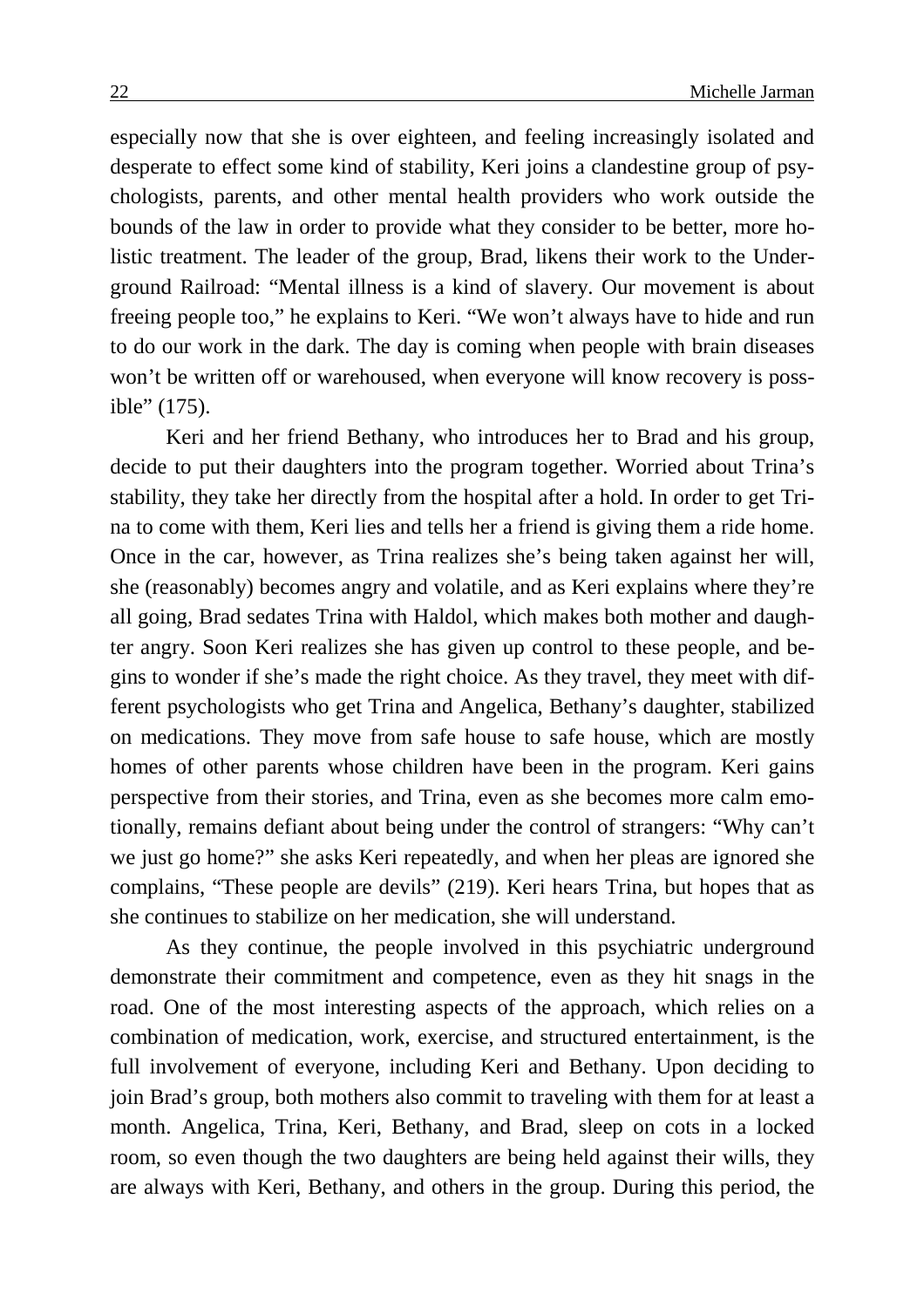analogy between their psychiatric program and the Underground Railroad come into sharp relief as everyone involved realizes the risks they have taken. While staying in one safe house, Trina escapes long enough to wave down a car and yell for the driver to save her. Although the car doesn't stop, a few days later, the police show up, and the whole group has to move quickly. Keri doesn't like being out of the driver's seat, but in making this journey, she has chosen to tie herself to Trina and her psychiatric disability in a much deeper way. She isn't simply supportive; she's walking on the path with Trina. Thinking back to Tubman, Keri wonders to herself, "What would Harriet do with this? No time to plan. Nowhere to run. But the same imperative, the same need to cross the border. To save herself. To save another" (119).

Notably, "saving herself" becomes essential to the process, and the underground journey does cause Keri to change. Initially, she insists upon making comparisons between Trina and Angelica, whom she considers to be much sicker than her daughter, but gradually she realizes that these comparisons are useless and hurtful. In fact, the comparison game just provides a structure for excluding all people with mental illness, some more than others. As they learn more about each other, and fight battles together, Bethany and Keri move beyond the separations of white/black, of bipolar/borderline to being warriors together, sisters in their determination to be there for their daughters, whatever that means. Also, as she lives with more and more people and listens to their stories, she begins to let go of her defiant attachment to Trina's intellectual brilliance, and allow the future to be a real unknown. Although it is beyond the scope of Campbell's novel to suggest widespread systemic solutions, in tracing out a modern resistance to the ineffectual support offered to Trina, the author attempts to move the conversation beyond racial disparities and psychiatric stigma into one of collaborative support and dialogue among professionals, mental health users, and their allies.

Ultimately, however, this underground alternative doesn't provide the perfect panacea for Keri or Trina. At the first opportunity, Trina escapes one of the safe houses, and ends up back in the hospital. After this, Keri turns back to legal channels, gains conservatorship, and – with the help of Trina's father – has her daughter committed, which, in this fictionalized account, finally brings her back into mental "balance." This resolution, while remaining critical of an imperfect system, endorses the idea that coercion, confinement, and control are sometimes crucial to the healing process, and that the well meaning parents or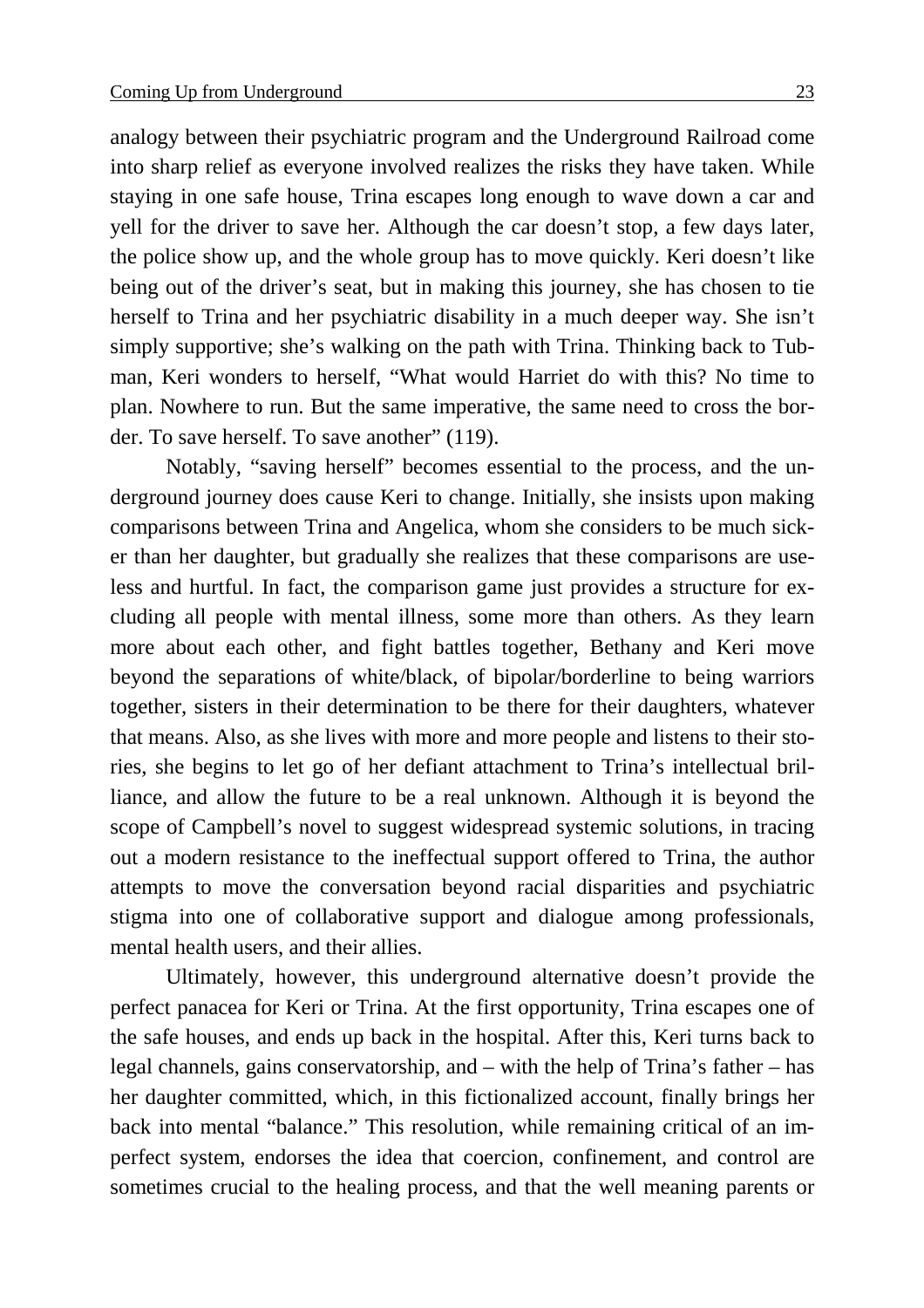loved ones need even greater power over those struggling with mental distress. I don't dispute the tenor of Campbell's narrative of Keri, implying that decisions to incarcerate and restrict one's child or loved one comes as a last resort. However, the great irony of the novel is that the author's driving analogy of slavery, while successfully highlighting the fraught historical intersections of madness and blackness, too easily conflates illness with oppression, rather than challenging the myriad and complex ways psychiatric, medical, and social responses to mental illness enact forms of bondage often far more traumatic for those struggling with periods of distress.

#### **Challenging Isolation, Listening to Distress, and Building Alliances**

By focusing the narrative on treating and managing Trina's diagnosis, Campbell misses an opportunity to look at the ways her enslavement analogy might be applied to the medical and social oppression and disenfranchisement experienced by those considered mentally ill. In addition, because Keri is the central figure in this struggle (instead of Trina), the structure of the novel mirrors the cultural tendency to read people experiencing mental distress purely from a diagnostic perspective, and to silence their unique interpretations of their experience. Keri's initial reaction to Trina's diagnosis is telling in this respect. When the doctor says Trina is bipolar, Keri is incensed – and resistant: "That was the scariest part, the way he said it. She *is* bipolar, not she *has* bipolar *disorder*. You *are* cancer. You *are* AIDS. Nobody ever said that" (25). Keri doesn't want to see her daughter this way, but in many ways this becomes her central struggle. For much of the novel, she seems to bend to this understanding, in the sense that the illness becomes the *enslaver* – the enemy Keri feels she has to defeat to liberate her daughter. This intense medicalization, however, also drives the novel to challenge and question these reductive impulses. Campbell rehashes these limitations, but also poses crucial questions: How does one accept a psychiatric diagnosis, seek treatment, but also challenge the stigma associated with mental illness? How should the system change to allow for the need to occasionally protect people in mental distress through involuntary holds while remaining equally committed to respecting and protecting their personhood?

Some of the reductiveness inherent in psychiatric models are animated by Campbell's representation of Trina, both in what is included and what is absent. For much of the novel, Trina is figured largely as an embodiment of bipolar disorder. Although readers see Trina's perspective somewhat, her complaints and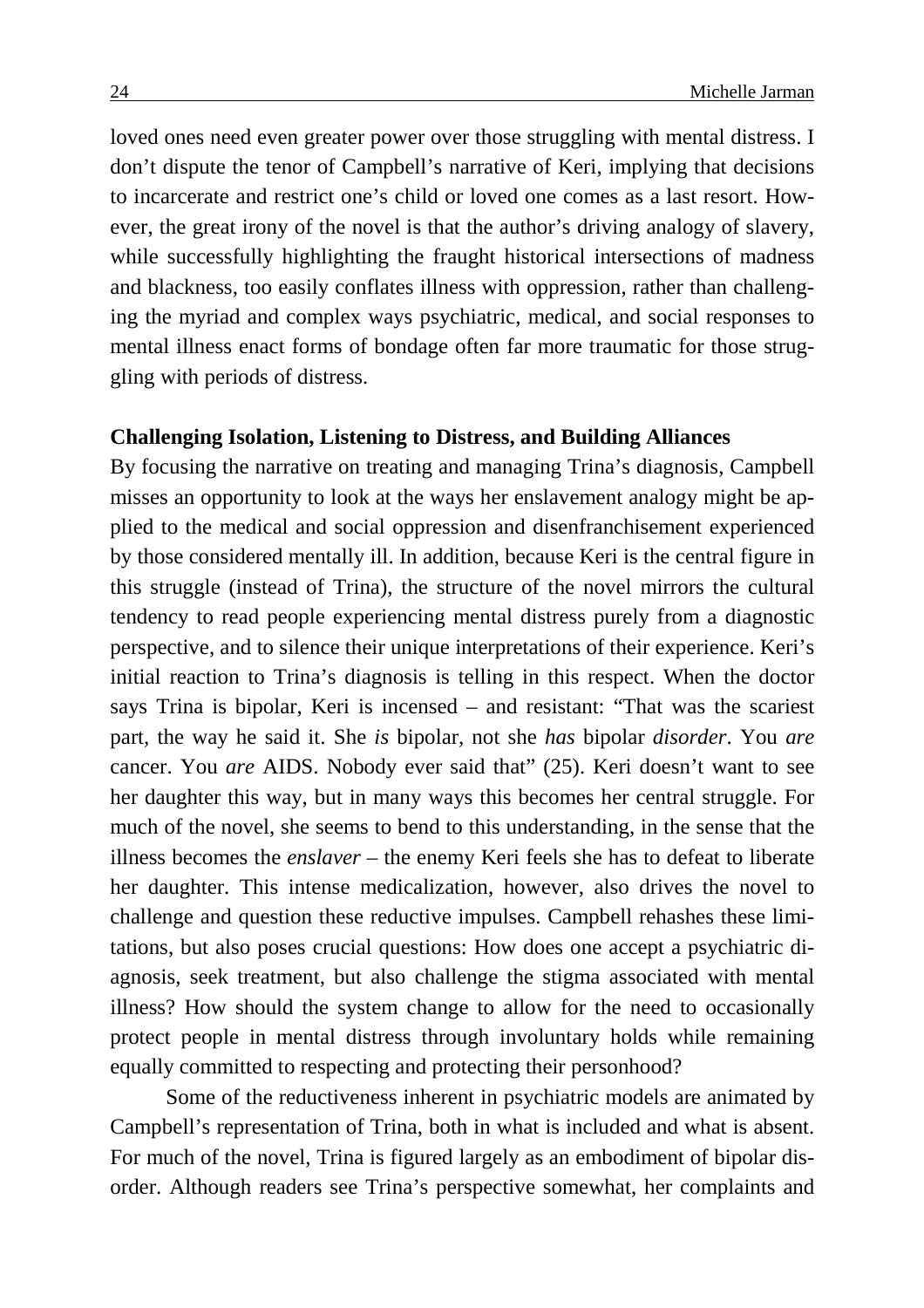comments during manic or depressive periods are used to demonstrate distress or delusion, rather than to offer forms of knowledge. Catherine Prendergast argues that the constructions of psychiatric diagnoses function to "rhetorically disable" those who find themselves so labeled. In her field of rhetoric, Prendergast suggests that this might be more aptly understood as "a life denied signification" (57). This denial of personhood is enacted by the psychiatric profession's insistence that mental health clients have "no insight," which from a clinical perspective, means they refuse to accept their illness diagnoses. In other words, as Prendergast stresses, once diagnosed, patients (as they are now defined) are not able to produce their own narrative of their experience, especially if this differs from medically imposed interpretations (53). Christopher Canning, an advocate of integrating psychiatric survivor testimonials into any kind of treatment program, echoes Prendergast's concerns. He points out that very little attention is given to the ways people in mental distress understand their own world, because of a longstanding belief that an ill mind cannot, by definition, know itself (par. 10). The result of dismissing the words, feelings, and testimonies of people in states of mental distress is ultimately to rob them of personal signification, and to force their understanding of their own lives into an involuntary hold of its own.

In a similar vein, psychiatric system survivors Anne Wilson and Peter Beresford argue that the monolithic nature of the dominant discourse surrounding mental illness "accentuat[es] and perpetuat[es] […] distress and 'difference' through the construction of users of mental health services as Other – a separate and distinct group" (144). This othering invokes a false binary, and continually pushes mentally distressed individuals outside the fold of personal autonomy and social participation. These authors admit that although they have both experienced mild and extreme mental distress, an approach that would integrate a social and medical model would see these experiences along a continuum, not as fixed or static expressions of psychosis or neurosis: "we place ourselves alongside everyone else on a continuum of mental and emotional distress and wellbeing: a continuum that does not show binary opposition between 'the mad' and 'the not-mad'" (154).

Ultimately, Campbell provides more room for Trina's perspective to emerge, and gestures toward this continuum. When she finally returns home after her extended hospital stay, Trina begins to talk about her illness with her grandmother, whose history with alcoholism provides her with unique insight and compassion. This conversation between Trina and Emma points toward the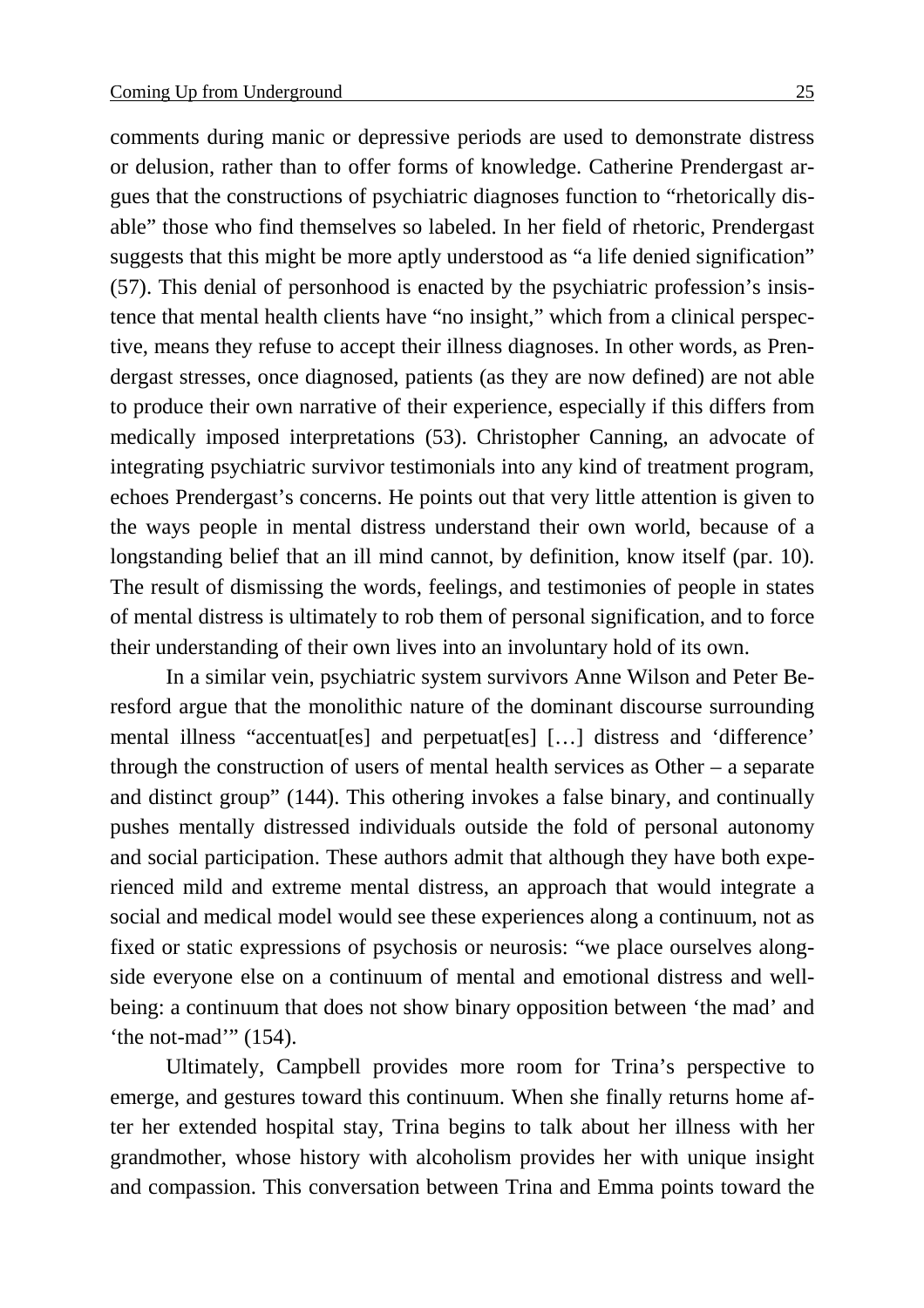idea that mental illness dwells within a broad continuum of human variation, not as something wholly other:

"How are you getting on?" [Emma] asked. "I'm doing better, Grandma," Trina said. "Sometimes it takes a while to get better. I was sick for a long time. […] I'm an alcoholic, Trina. When I go out in the evenings, I'm going to my AA meetings. They keep me from drinking." "I go to meetings too." "I know." "What do you do at your meetings?" "Talk, mostly." "Mine too. But you don't take medicine." "Not for being an alcoholic. I take high-blood-pressure medicine. If I don't, I'll get sick." "If I don't take my medication, I'll get sick. There's something wrong with my brain." Emma laughed. "Mine too." (317)

In many ways, Trina's journey to understanding and proactively addressing her mental distress and health is in its beginning stages at the close of the novel, and her anger (and appreciation) over being hospitalized promise to inform her ongoing knowledge of living with her diagnosis. Her grandmother's presence also provides a sense of process, not of cure or completion. She reminds Trina that medication, meetings, and recovery may be a part of her life for a long time, and that these pieces are hers to situate and infuse with meaning.

## **Conclusion**

Campbell's decision to narrate the novel from Keri's perspective, however, allows her to explore and value the unique struggles faced by family members and allies of those in mental distress. As Trina adjusts to experiencing manic and depressive states, Keri also has to face extreme changes in her daughter's manner and behavior. As she witnesses Trina's increasingly self-destructive tendencies, she decides the only way to help her is to forcibly get her back on medication. Any parent, family member, or ally who has felt compelled to make such a contradictory decision on behalf of someone in a state of distress understands the unyielding guilt, self-doubt, and pain involved. In taking on mental illness as the driving force of her novel, Campbell encourages a more public acceptance and dialogue of all forms of mental distress, so that the struggles people face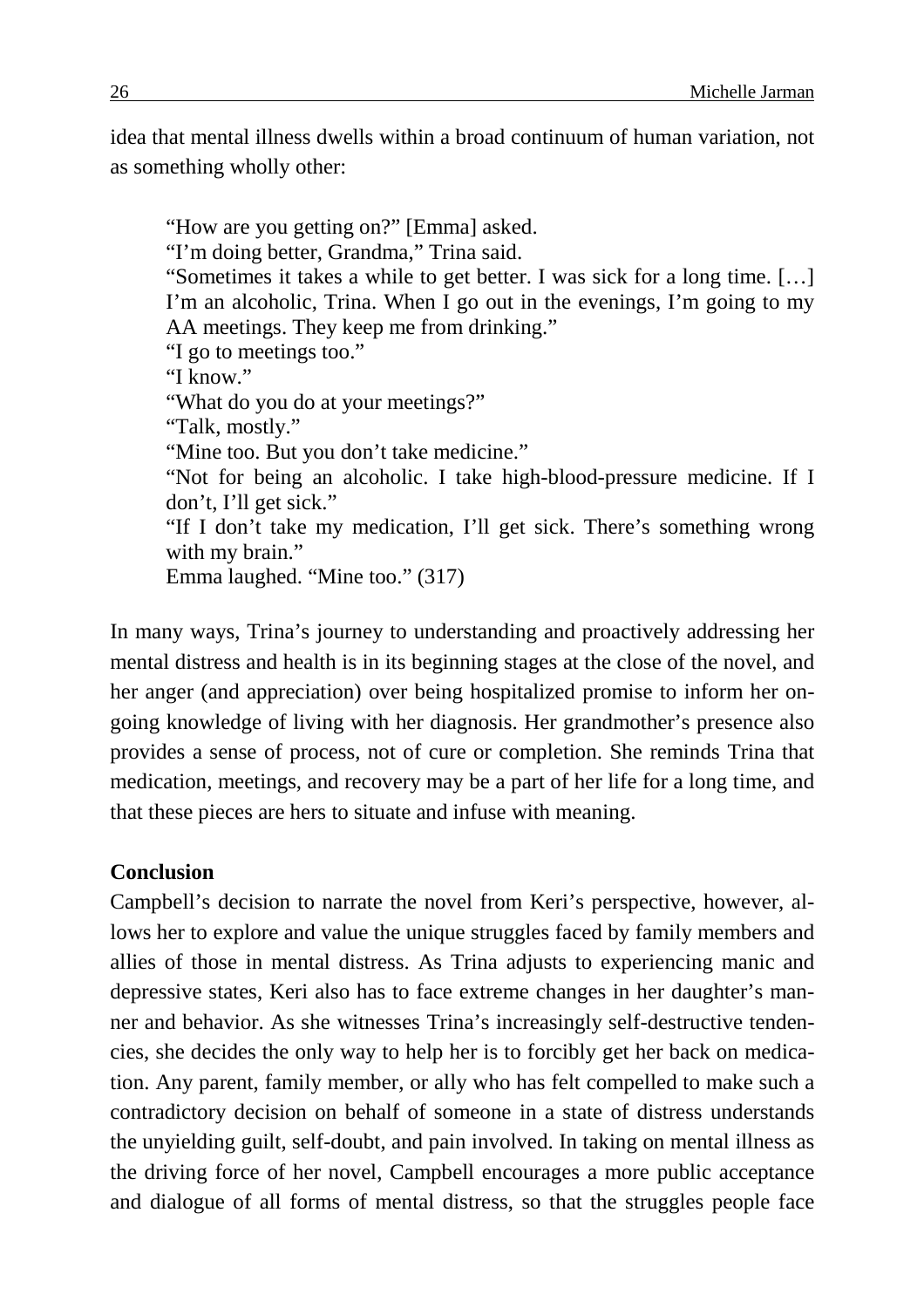will no longer be compounded by cultural stigma. As well, the novel suggests that as better treatments are imagined – treatments which don't require parents and allies to break the law and retreat to underground collectives – an active dialogue between those diagnosed with mental illness and their families or chosen allies should inform new models as well. The perspectives of allies should never be used to silence the voices of psychiatric system survivors or mental health users, but Campbell's point that parents and allies are all deeply invested in and insightful about developing better mechanisms of support and treatment should be taken seriously.

Campbell's endorsement of psychiatric intervention might be seen as opposing the important insights of system survivors, but I would suggest that these perspectives should inform and complement each other. I agree with Elizabeth Donaldson, who argues that "it is possible […] to begin with the premise that mental illness is a neurobiological disorder and still remain committed to a […] disability studies agenda – an agenda that fights discriminations [and] seeks to dismantle ideologies of oppression" (112). In an effort to respect the voices of all people with psychiatric disabilities, challenging the stigma of mental illness must include guarding against monolithic discourses, and instead push toward expanding our ideas about and acceptance of cognitive diversity. The most inspiring notions tying the Underground Railroad to mental illness is that people without psychiatric diagnoses choose to link their fates to those with psychiatric diagnoses, in the ultimate sense of risking themselves (and ourselves) to the treatments designed for others. Perhaps in this deep connection, those without diagnoses will see more clearly what is at stake.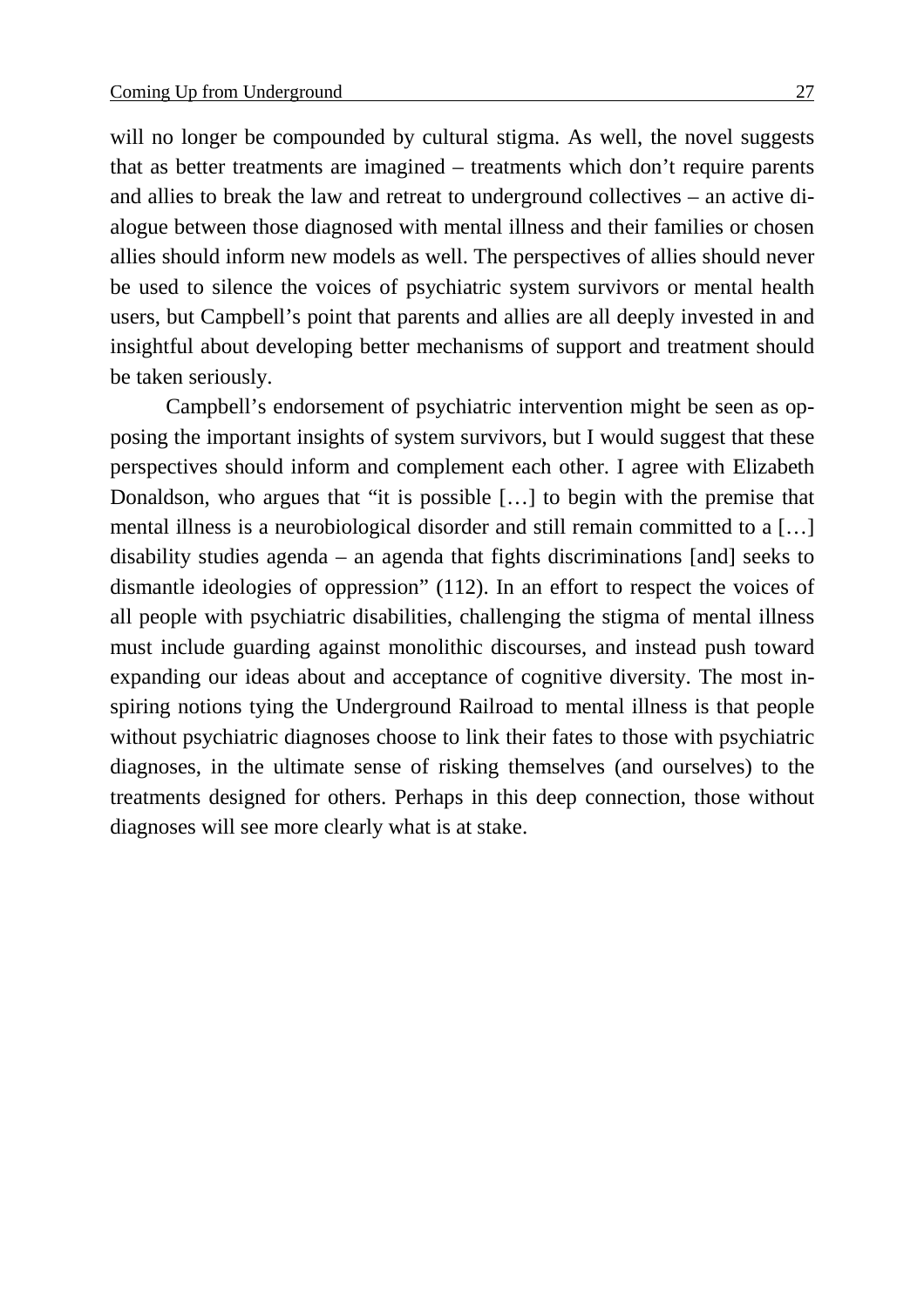#### **Works Cited**

- Baynton, Douglas. "Disability and the Justification of Inequality in American History." *The New Disability History: American Perspectives*. Ed. Paul K. Longmore and Lauri Umansky. New York: New York UP, 2001. 33-57.
- Beresford, Peter, and Anne Wilson. "Genes Spell Danger: Mental Health Service Users/Survivors, Bioethics and Control." *Disability & Society* 17.5 (2002): 541-53.
- ---. "Madness, Distress and Postmodernity: Putting the Record Straight." *Disability/Postmodernity: Embodying Disability Theory*. Ed. Mairian Corker and Tom Shakespeare. London: Continuum, 2002. 143-58.
- Cartwright, Samuel. "Report on the Diseases and Physical Peculiarities of the Negro Race." Part 1. *New Orleans Medical and Surgical Journal* 8 (1851): 692-713.

Campbell, Bebe Moore. *72 Hour Hold*. New York: Alfred A. Knopf, 2005.

- Canning, Christopher. "Psychiatric Survivor Testimonials and Embodiment: Emotional Challenges to Medical Knowledge." *Radical Psychology* 5 (Winter 2006): 37 pars. 10 Jan. 2008 <http://www.radpsynet.org/journal/ vol5/Canning.html>.
- Davis, Lennard J. Introduction. *The Disability Studies Reader*. 2nd ed. Ed. Lennard J. Davis. New York: Routledge, 2006. xv-xviii.
- Donaldson, Elizabeth J. "The Corpus of the Madwoman: Toward a Feminist Disability Studies Theory of Embodiment and Mental Illness." *NWSA* 14.3 (2002): 99-119.
- Felman, Shoshana. "Women and Madness: The Critical Phallacy." *Feminisms: An Anthology of Literary Theory and Criticism*. Ed. Robyn R. Warhol and Diane Price Herndl. New Brunswick, NJ: Rutgers UP, 1997. 7-20.
- Fox, Margalit. "Bebe Moore Campbell, Novelist of Black Lives, Dies at 56." *The New York Times* 28 November 2006. 15 pars. 15 March 2008 <http://www.nytimes.com/2006/11/28/books/ 28campbell.html?\_r=1&oref=slogin>.
- Gilman, Sander L. *Difference and Pathology: Stereotypes of Sexuality, Race, and Madness*. Ithaca: Cornell UP, 1985.
- Ingram, Richard. "Reports from the Psych Wars." *Unfitting Stories: Narrative Approaches to Disease, Disability, and Trauma*. Ed. Valerie Raoul, et al. Waterloo, ON: Wilfred Laurier UP, 2007. 237-45.